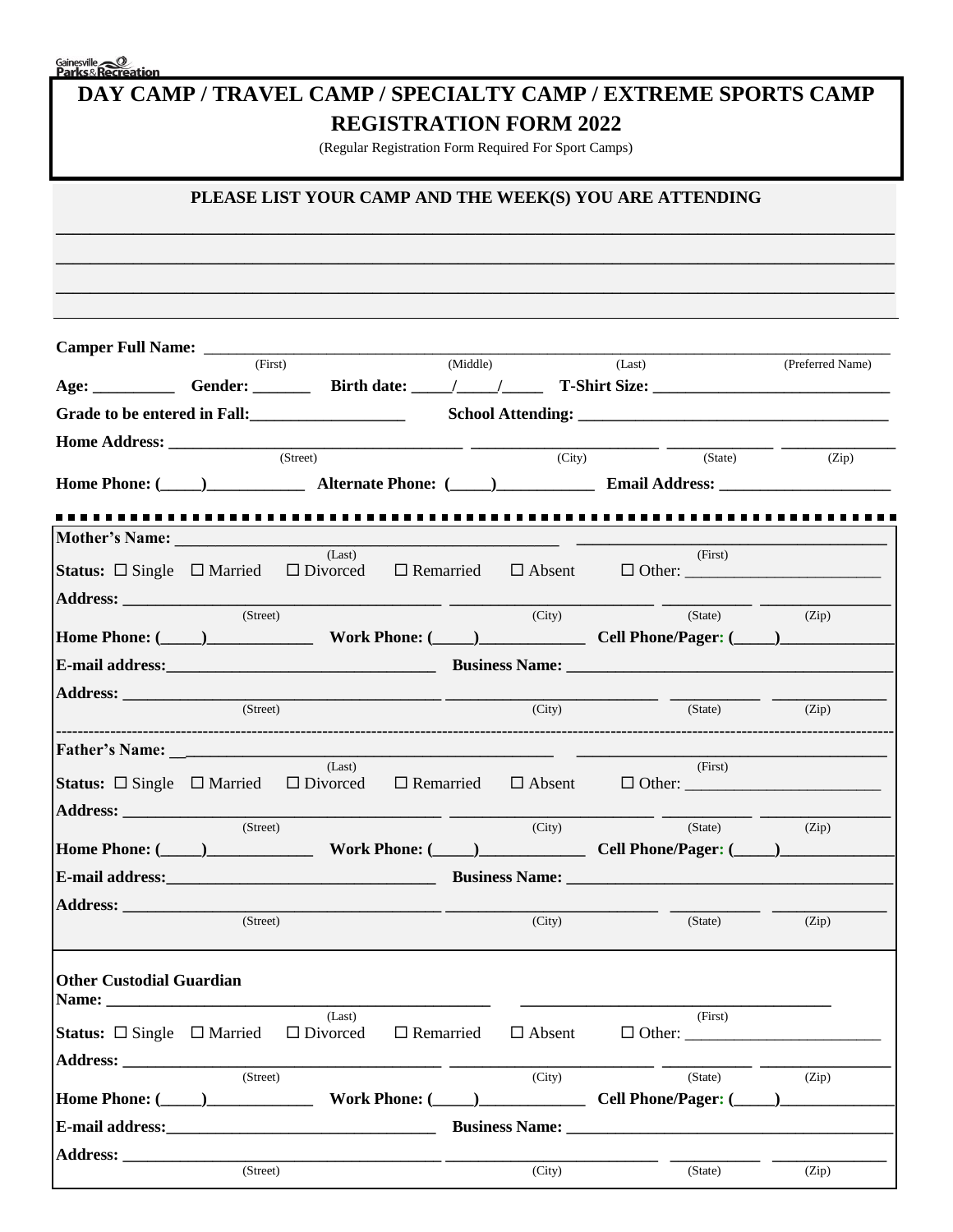# **Child's Name: \_\_\_\_\_\_\_\_\_\_\_\_\_\_\_\_\_\_\_\_\_\_\_\_\_\_\_ Page 2 of 8**

#### **AUTHORIZED PICK UP OF PARTICIPANT**

Please list anyone other than yourself, the parent/guardian, who is **authorized** to pick up your child from Day Camp at any time. Any changes to this list must be made in writing. We require individuals authorized to pick up a child to provide photo identification. Individuals without photo identification will not be allowed to pick up participants.

#### **Authorized List**

| Name | Relationship | <b>Phone Number</b> |
|------|--------------|---------------------|
|      |              |                     |
|      |              |                     |
|      |              |                     |
|      |              |                     |
|      |              |                     |

#### **Not Authorized to Pick-up Participant**

Please list anyone who is **not allowed** to pick up your child. Any changes to this list must be made in writing by the parent/guardian who registered the child for Day Camp.

#### **Not Authorized List**

| Name | Comments/Relationship | Phone Number |
|------|-----------------------|--------------|
|      |                       |              |
|      |                       |              |
|      |                       |              |
|      |                       |              |
|      |                       |              |

**Emergency Numbers:** Please give the name, address and phone number of three people that may be notified in case of emergency or illness, when parents or guardian are not available. These people should live in the Gainesville area. Please provide a telephone number where these people may be reached during program hours. All must be able to pick up your child.

| Phone Numbers: Home: Work: Cell: Cell: |  |  |  |  |  |
|----------------------------------------|--|--|--|--|--|
|                                        |  |  |  |  |  |
|                                        |  |  |  |  |  |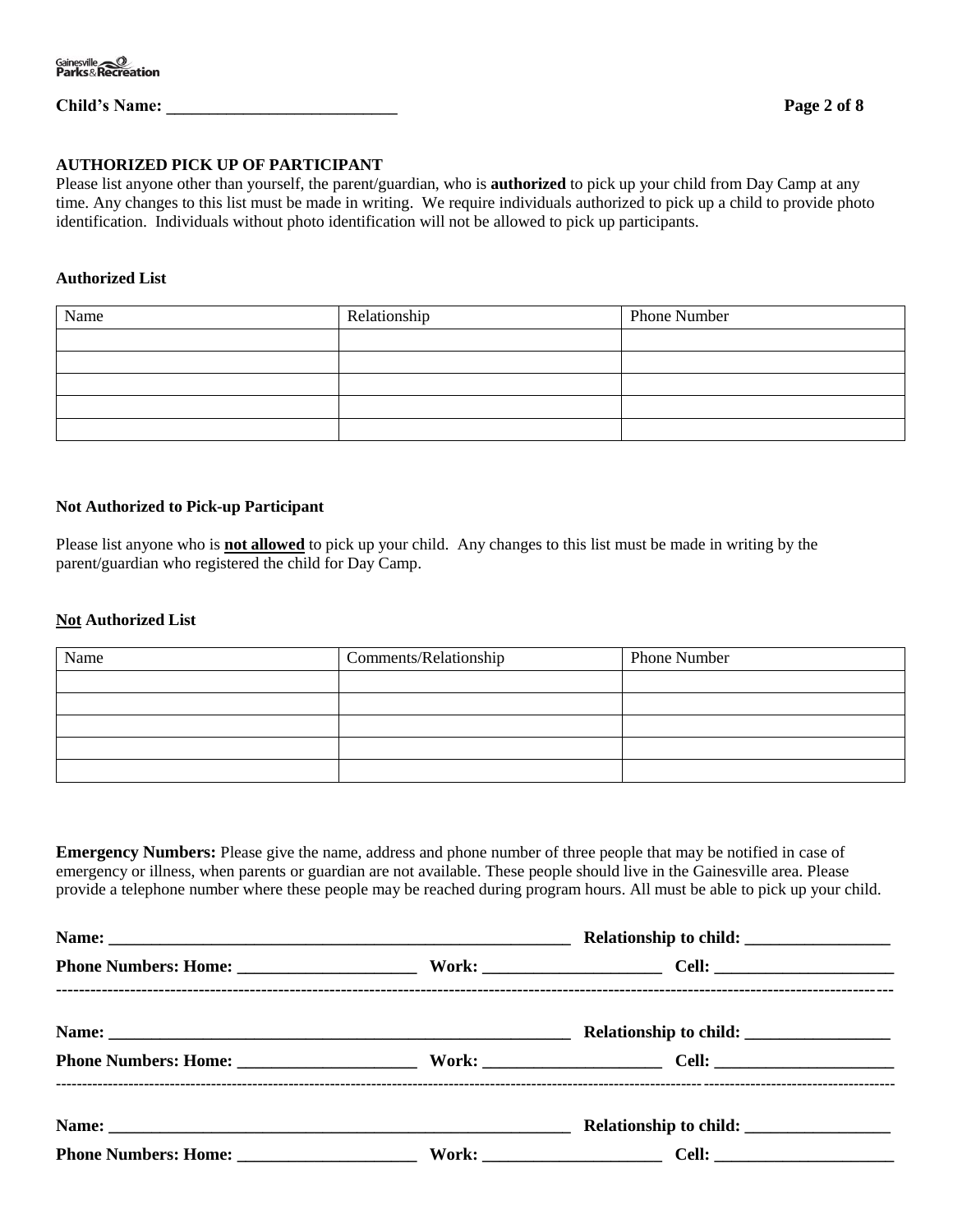| Gainesville<br><b>Parks&amp;Recreation</b> |  |
|--------------------------------------------|--|
|--------------------------------------------|--|

| <b>Child's Name:</b> |  |  |  |  |  |  |  |  |  |
|----------------------|--|--|--|--|--|--|--|--|--|
|                      |  |  |  |  |  |  |  |  |  |

| <b>Health History and Preferences for Medical Treatment:</b>                                                                                                                                                                                                                                    |
|-------------------------------------------------------------------------------------------------------------------------------------------------------------------------------------------------------------------------------------------------------------------------------------------------|
|                                                                                                                                                                                                                                                                                                 |
|                                                                                                                                                                                                                                                                                                 |
| Youth's Insurance Co.                                                                                                                                                                                                                                                                           |
|                                                                                                                                                                                                                                                                                                 |
| Is your child currently taking any medications? If so, what, when, and why?<br>(If given during the day, please complete Authorization to Administer Medication on page 5.)                                                                                                                     |
| Does your child have any allergies (drugs, food, milk, latex, chemicals, etc)? $\Box$ Yes $\Box$ No                                                                                                                                                                                             |
| What are the effects of the allergy on your child and what needs to be done?                                                                                                                                                                                                                    |
| If allergies are listed, you are required to send Benadryl, Epi-Pen, or other medication on a daily basis. Please complete the Authorization to Administer Prescribed and<br>Non-Prescribed Medication section on Page 5.                                                                       |
| List any disability, chronic or recurring illness or conditions (Asthma, Diabetes, etc) your child has:                                                                                                                                                                                         |
| If Asthma is listed, you are required to send an inhaler on a daily basis. If Diabetes is listed, you are required to send appropriate medication, testing equipment, and/or<br>food on a daily basis. Please complete the Authorization to Administer Prescribed Medication section on Page 5. |
| List any special needs (ADD, ADHD, Autism, Asperger's, Down's) your child has:                                                                                                                                                                                                                  |
| Is there any other information you would like to give us about your child to help us better care for them?                                                                                                                                                                                      |
| Is your child currently on a behavior plan at school? $\Box$ Yes $\Box$ No If Yes, please explain:                                                                                                                                                                                              |

**Does your child have a 1 on 1 Aide at school?**  $\Box$  **Yes**  $\Box$  **No**  $\Box$  **Outside of school?**  $\Box$  **Yes**  $\Box$  **No**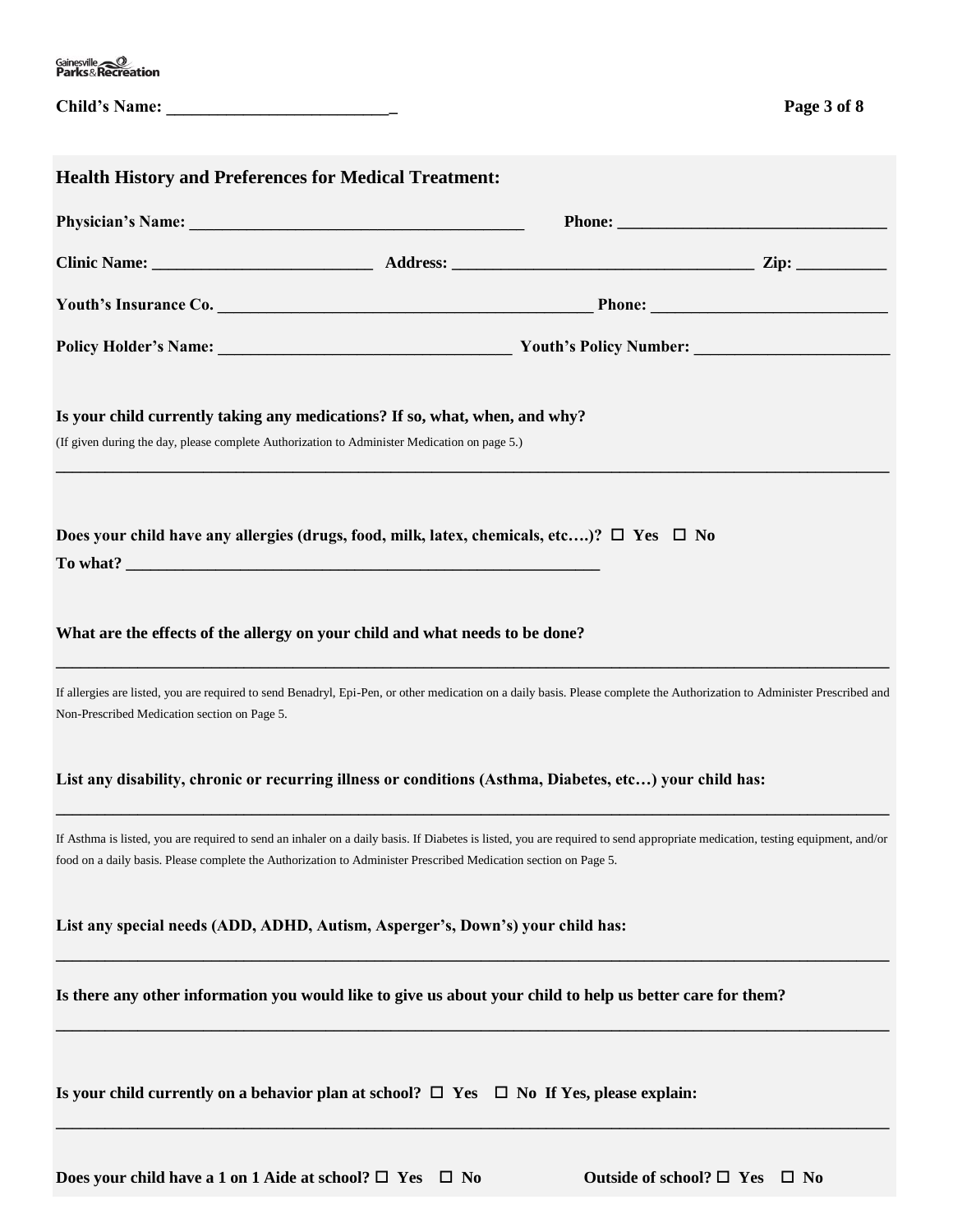**Child's Name:** Page 4 of 8

# **Parent/Guardian Authorizations and Acknowledgments**

**The following statements MUST be initialed by you for your child to attend camp.** 

*Agreement to Adhere to the Policies/Procedures and Expectations*: This page contains a summary of the various sections of the "Camp Parent Handbook" as located on the Gainesville Parks & Recreation website (www.gainesville.org/recreation).The information contained above and herein is complete and correct, and that the referenced youth is able to engage in all program activities except where limitations have been noted. I acknowledge that the above referenced youth and I have read and discussed the established policies and procedures and behavioral expectations as stated in the Camp Parent Handbook. Further, I and the above referenced youth agree to abide by these policies and procedures and behavioral expectations and understand that failure to do so by either myself or my child will result in dismissal from the program.

**\_\_\_\_\_\_/\_\_\_\_\_\_ initials**

*Responsibility of Child Care*: I understand that Gainesville Parks and Recreation's responsibility for my child ends when an authorized adult or myself has signed out my child from the program. I understand that I am not to leave my child at the program site unless released to a program staff member who is there to receive/supervise my child. Additionally, if I arrive after 9:00am at the camp site and the rest of the camp has already departed for the day, I understand that it will be my responsibility to find alternate child care for my child for that day.

**\_\_\_\_\_\_/\_\_\_\_\_\_ initials**

*Staff - Camper Relationships*: I understand that the program staff and volunteers are not allowed to baby-sit or transport children at any time or for any reason outside of the summer camp program. The only exception to this is when a staff member and a camper are biologically related or reside at the same residence.

**\_\_\_\_\_\_/\_\_\_\_\_\_ initials**

*Information Update Acknowledgment:* I acknowledge my responsibility for keeping GPRA advised of significant changes in enrollment information concerning phone numbers, work locations, emergency contact, family physicians, etc…. I understand that any changes must be made in writing and submitted to the GPRA Main Office. **\_\_\_\_\_\_/\_\_\_\_\_\_ initials**

*Authorized Child Pick-Up:* I understand that my child will not be released to any person that has not been designated on the program registration form as "authorized to pick up". I understand that additions to the "authorized to pick up" list must be made in writing and faxed or delivered to the Gainesville Parks and Recreation Office or Camp Coordinator prior to the time this person is scheduled to pick up my child. I also understand that should an authorized person arrive to pick up my child that exhibits behavior as if under the influence of drugs or alcohol, the Gainesville Parks and Recreation staff reserves the right to not release your child to that individual if staff believes your child could be placed in possible danger. The police and/or DFACS may be contacted if another alternative is not reached.

**\_\_\_\_\_\_/\_\_\_\_\_\_ initials**

*Permission for Field Trips:* The above referenced youth has my permission to go on all scheduled field trips. I understand that if for some reason I do not want my child to attend a field trip, it is my responsibility to find alternate child care arrangements for my child on that day.

**\_\_\_\_\_\_/\_\_\_\_\_\_ initials**

*Permission to Participate in Water Activities*: The above referenced youth has my permission to participate in activities that involve water (creeks, waterfalls, lakes, etc…), water parks and swimming pools while under the supervision of the Gainesville Parks and Recreation staff or their representatives**.**

**\_\_\_\_\_\_/\_\_\_\_\_\_ initials**

| <b>Authorization for Emergency Medical Attention:</b> In the event that I cannot be reached to make timely arrangements in |
|----------------------------------------------------------------------------------------------------------------------------|
| an emergency, permission is given to the program staff or their representatives to transport the above mentioned child to  |
| the nearest emergency facility and/or to secure the intervention of medical personnel deemed to be necessary treatment,    |
| including hospitalization. This treatment and emergency transportation (ambulance and / or life flight) will be my own     |
| financial responsibility.                                                                                                  |

**\_\_\_\_\_\_/\_\_\_\_\_\_ initials**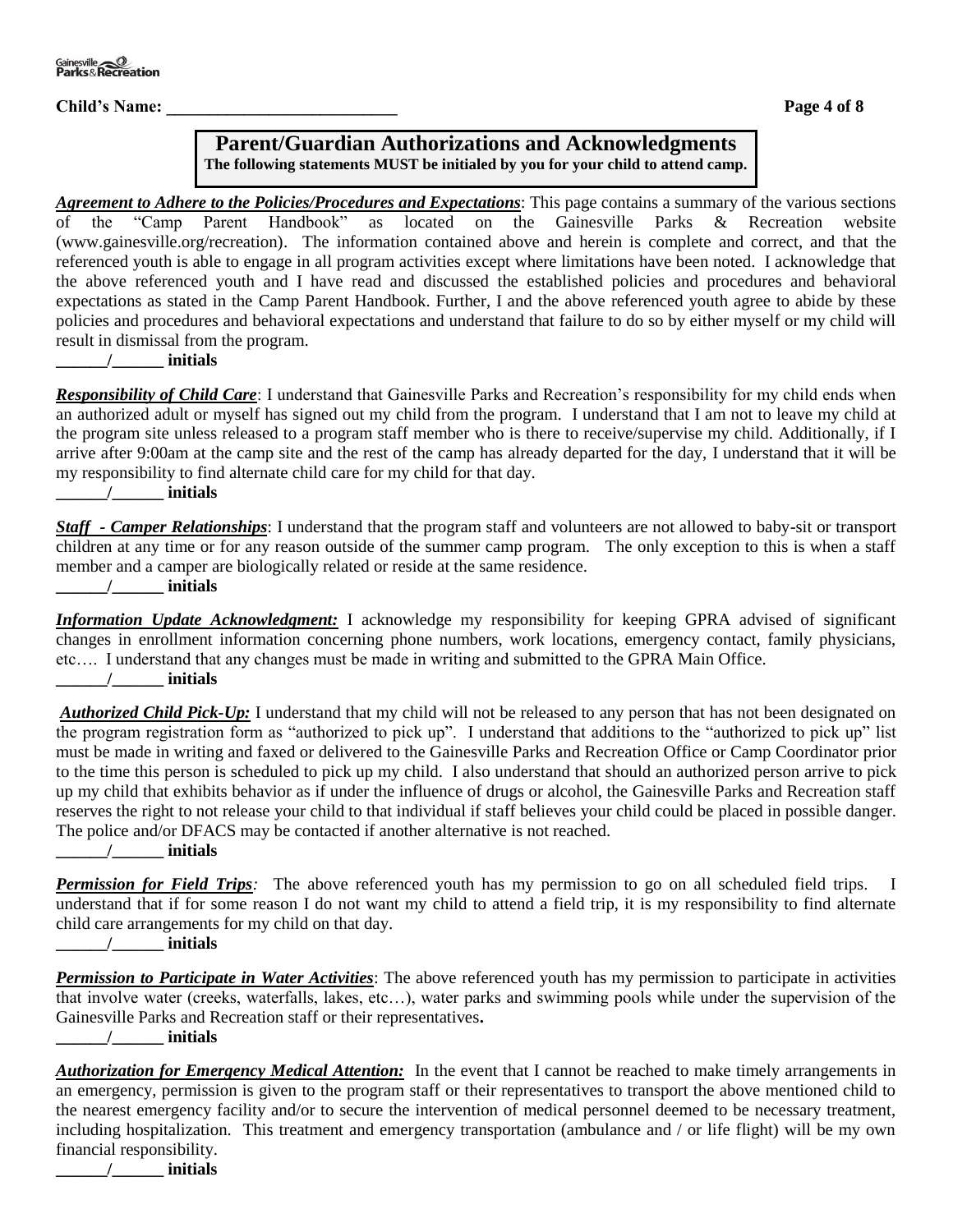*State Mandated Reporters of Child Abuse and Neglect:* I understand that state law mandates Gainesville Parks and Recreation to report any suspected cases of child abuse or neglect to the appropriate authorities for investigation. **\_\_\_\_\_\_/\_\_\_\_\_\_ initials**

# **Parent/Guardian Authorizations and Acknowledgments The following statements MUST be initialed by you for your child to attend camp.**

*Lost/Stolen/Broken Objects:* I understand that Gainesville Parks and Recreation, its staff, and partners will not be held responsible or liable for lost/stolen, and/or broken objects of the camper at camp. It will be the responsibility of the camper's family to replace any such objects.

**\_\_\_\_\_\_/\_\_\_\_\_\_ initials**

*Acknowledgement of Birthdays and Special Occasions*: I understand that for special occasions GPRA may serve a special snack and/or meal (for example: our Annual Fourth of July Cook-out). I will be notified of this event at least one week prior to the day and may decide to provide my child with a meal from home if the proposed meal is not to my child's liking. I also understand that if my child wants to celebrate their birthday at camp, that I must bring enough cake/cupcakes/ice cream to serve the entire camp. I must also notify the Camp Coordinator of my intentions at least one week prior to the desired date.

**\_\_\_\_\_\_/\_\_\_\_\_\_ initials**

*Acknowledgement of meals and/or snacks:* I acknowledge that Gainesville School System WILL provide my child with breakfast and lunch during a portion of the camp season. I further agree that when the meal service has ended, it will be my responsibility to provide my child with nutritious meals, snacks, and drinks on a daily basis. I understand that it is my responsibility to provide my child with a healthy snack and drink daily both during and after the meal service period if my child requires a certain diet. I also understand that evening meals are not provided.

**\_\_\_\_\_\_/\_\_\_\_\_\_ initials**

# **Optional Acknowledgements & Permissions**

**Please read the following statements and complete only if they are applicable to your child.**

*Permission to Walk Home*: **\_\_\_\_\_\_/\_\_\_\_\_\_ initials**

The above referenced youth has my permission to walk home from this program. I have provided a route which my child will take home each day.

# *Permission to Board Public Transportation (Taxi, Red Rabbit, etc…):* **\_\_\_\_\_\_/\_\_\_\_\_\_ initials**

The above referenced youth has my permission to use public transportation at my expense to travel to and from camp daily. Type of transportation used: \_\_\_\_\_\_\_\_\_\_\_\_\_\_\_\_\_\_\_\_\_\_\_\_ Name of company: \_\_\_\_\_\_\_\_\_\_\_\_\_\_\_\_\_\_

#### **\*\*\* Authorization to Administer Prescribed or Non-Prescribed Medication \*\*\***

I hereby request the Gainesville Parks and Recreation Agency, through its designated authority, to administer the medication herewith provided, in it's properly labeled container, according to the instructions contained on the statement below, to my child

| Name of Medication:                                                               |  |
|-----------------------------------------------------------------------------------|--|
|                                                                                   |  |
| Time Medication is to be given during the day: __________________________________ |  |
| Expected Duration of Administration of Medication: __________                     |  |
|                                                                                   |  |
|                                                                                   |  |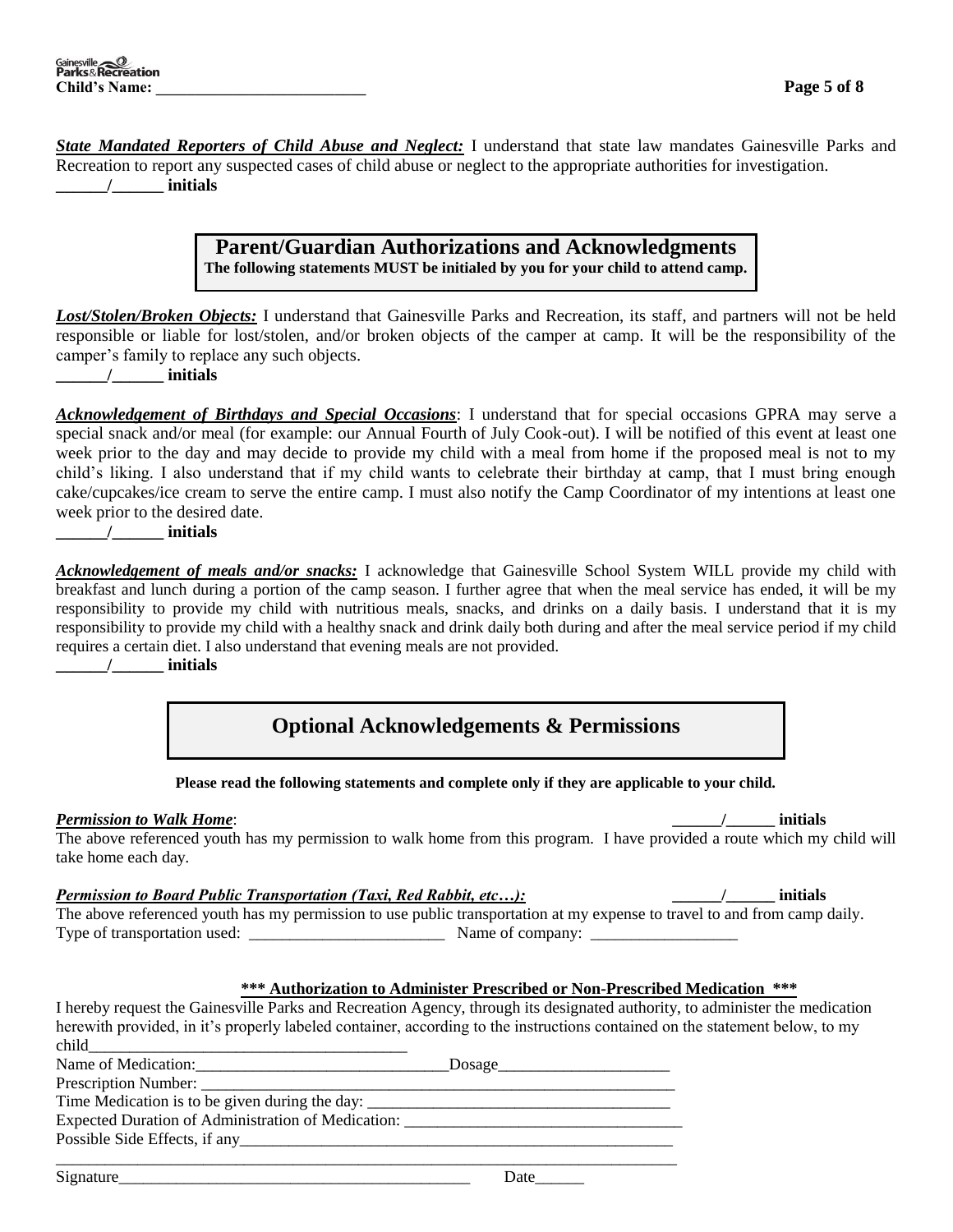**Child's Name: \_\_\_\_\_\_\_\_\_\_\_\_\_\_\_\_\_\_\_\_\_\_\_\_\_\_\_ Page 6 of 8**

#### *\*\*\* City Transportation Waiver \*\*\**

By signing below, I agree to allow my child to participate in the above program. I hereby release, absolve, and hold harmless the City of Gainesville, the Gainesville City Board of Education and School System, Gainesville Parks and Recreation, as well as its representatives, successors, and assigns for any and all claims for personal injury, property damage, death, or other damages sustained while participating in a City program and/or traveling in a City vehicle / bus. The above referenced youth has my permission to be transported by the Gainesville Parks and Recreation staff or the Gainesville City School System or their representatives in approved vehicles. I understand that no transportation will be provided to or from camp / home.

**Signature** 

## *\*\*\* Notification of Identification Process \*\*\**

Please be advised that all persons picking up your child are subject to having to show a photo ID in order for us to release your child to them. Additionally, your child will not be released to any person refusing to show ID. *This is a precautionary measure to ensure the safety of your child.*

**Signature\_\_\_\_\_\_\_\_\_\_\_\_\_\_\_\_\_\_\_\_\_\_\_\_\_\_\_\_\_\_\_\_\_\_\_\_\_\_\_\_\_\_\_ Date\_\_\_\_\_\_\_\_\_\_\_\_\_\_\_**

# **PLEASE READ AND SIGN THE WAIVER OF LIABILITY STATEMENT BELOW**

In consideration of your accepting this entry, I hereby, for myself, my child, my heirs, executors and administrators, waive and release any and all rights and claims for damages I or my child may have against the Gainesville Parks and Recreation Department and its representatives, successors and assigns for any and all injuries suffered by myself or my child at any activity sponsored by these groups. I understand that I or my child/ward may be photographed while participating in the above program(s). I give my permission for photos or videotape of me or my child/ward to be used to promote Gainesville Parks and Recreation and that such photos and video will be the property of Gainesville Parks and Recreation.

**SIGNATURE**

**PARTICIPANT OR GUARDIAN (IF UNDER 1**8)

\_\_\_\_\_\_\_\_\_\_\_\_\_\_\_\_\_\_\_\_\_\_\_\_\_\_\_\_\_\_\_\_\_\_\_\_\_\_\_\_\_\_\_\_\_\_\_\_\_\_\_\_\_\_\_\_\_\_\_\_\_\_\_\_\_\_\_\_\_\_\_\_\_\_\_\_\_\_ **DATE**: \_\_\_\_\_\_\_\_\_\_\_\_\_\_\_\_\_\_\_\_\_\_\_\_\_\_\_\_\_\_\_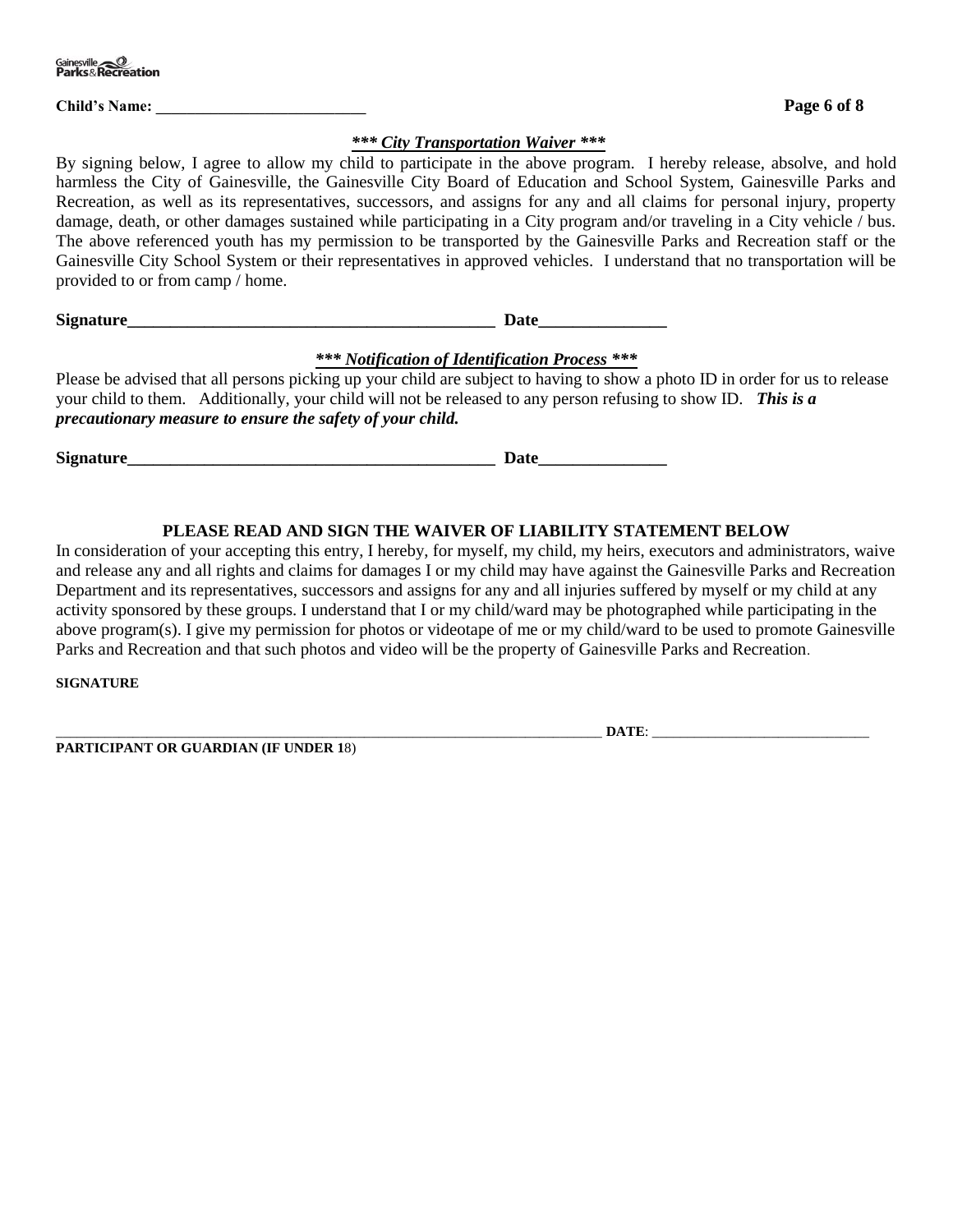# **Child's Name:** Page 7 of 8

# **Camp Disciplinary Action Plan**

Children are entitled to a pleasant and safe environment while participating in this program. The types of behaviors that we expect from children are as follows.

- 1. Respect for fellow children and staff
- 2. Be responsible for personal belongings
- 3. Participation in all camp activities
- 4. Possess positive and caring attitude
- 5. Follow proper safety procedures while on buses and at special activities

### **Disciplinary Procedure:**

Gainesville Parks and Recreation can not serve children who display unacceptable behavior. Camp staff works in every way possible to enable a child to remain in camp. However, when a child's behavior is consistently a problem, the following steps are taken:

### • **Step 1: Disciplinary Referral**

This form is completed by counselors and then sent with the camper to the Camp Coordinator. With the help of the Coordinator / Director, the camper will then complete an Action Plan. The Coordinator will then determine what, if any, further action needs to be taken.

### • **Step 2: Disciplinary Action Report (Write-up)**

These forms are used to inform parents of what problematic behavior occurred at camp. The parent is expected to discuss the problematic behavior with the child at home. As problematic behavior reoccurs or as new problematic behaviors appear, additional Reports will be sent home to the parent.

#### • **Step 3: Parent Conference / Behavior Plan**

A parent conference can be called at any time depending on the severity of the behavior. After 3 Disciplinary Action Reports, a parent conference will definitely occur. Staff and parents will develop a solution together to improve the child's behavior. A behavior incident sheet will be completed and a copy kept in the child's file.

## • **Step 4: Suspension from program**

If a child continues to exhibit unacceptable behavior or the behavior is so severe, a one (1) to four (4) day suspension will be given. Before the child is allowed back in the program the Parent, Recreation Program Coordinator and Camp Coordinator will have a conference. Refunds are NOT given for suspensions.

#### • **Step 5: Expulsion from the program**

In the case of continual behavior problems, when the child's behavior has not improved and doesn't seem like it is going to, expulsion from the program may be the only option left.

**NOTE:** Should a child's behavior be determined to be physically dangerous to him/herself or others, the child will be suspended immediately and a parent conference will be scheduled before the child may return to the program. Our goal is for all children to attend camp and have a positive experience. We realize that some children do not adjust to our program structure and we cannot meet their needs. If we have to make the decision to expel a child from camp, a parent conference will be scheduled and we will make a recommendation that you place your child (ren) in a different camp setting.

I understand the Disciplinary Action Plan described above and agree to abide by all the disciplinary guidelines set by Gainesville Parks and Recreation. Further, I and the above referenced youth agree to abide by these policies and procedures and behavioral expectations and understand that failure to do so by either myself or my child will result in dismissal from the program.

\_\_\_\_\_\_\_\_\_\_\_\_\_\_\_\_\_\_\_\_\_\_\_\_\_\_\_\_\_\_\_\_\_\_\_\_ \_\_\_\_\_\_\_\_\_\_\_\_\_\_\_\_\_\_\_\_\_\_\_\_\_\_\_\_\_\_\_\_\_\_\_\_

\_\_\_\_\_\_\_\_\_\_\_\_\_\_\_\_\_\_\_\_\_\_\_\_\_\_\_\_\_\_\_\_\_\_\_\_ \_\_\_\_\_\_\_\_\_\_\_\_\_\_\_\_\_\_\_\_\_\_\_\_\_\_\_\_\_\_\_\_\_\_\_\_

Parent/Guardian Name (Print) Child's Name (Print)

Parent/Guardian Name (Signature) Child's Name (Signature)